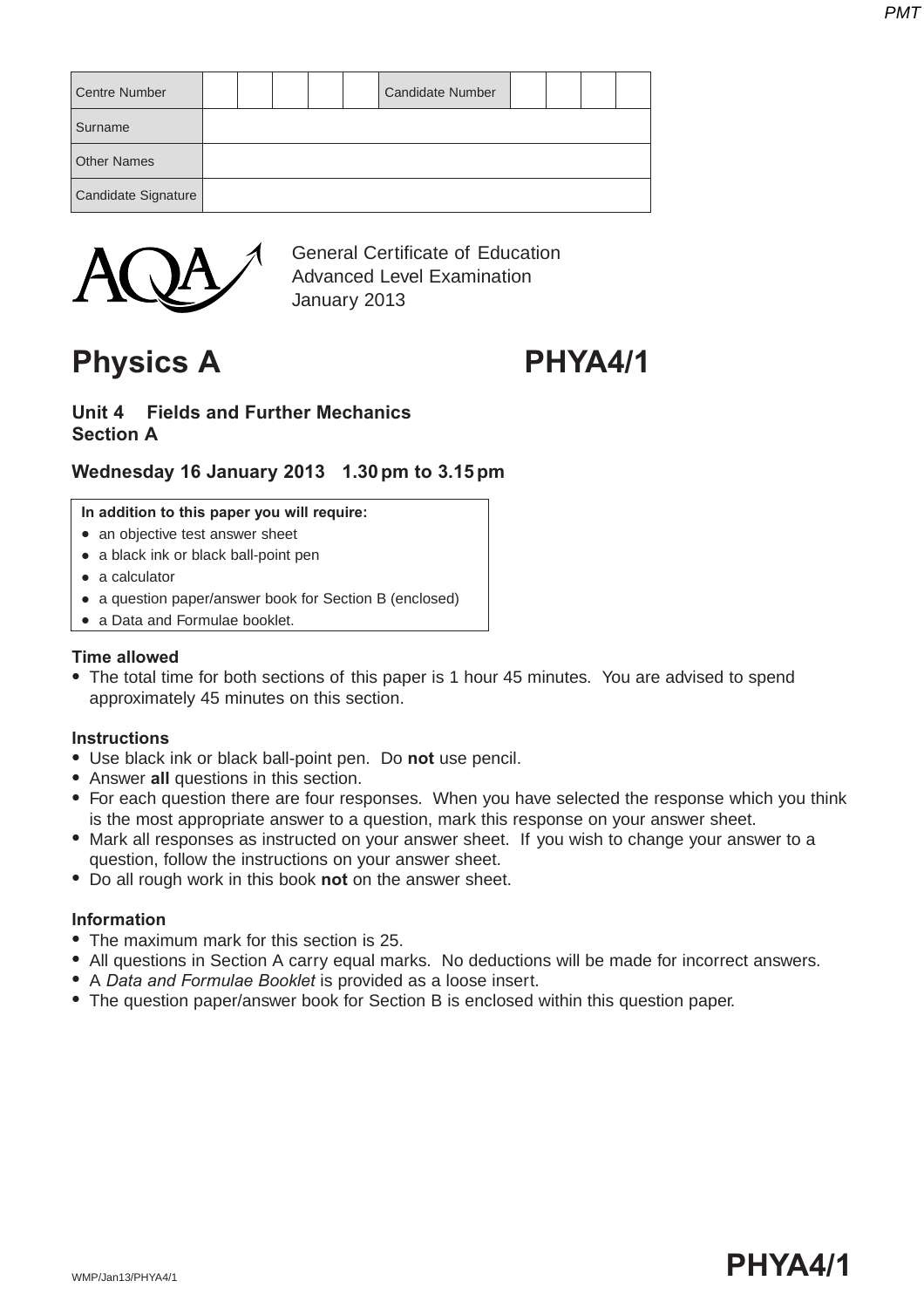

 Which line, **A** to **D**, in the table, gives the correct expressions for the magnitude of the change of momentum, and the change of kinetic energy, of the ball?

|             | magnitude of change of<br>momentum | change of kinetic energy |
|-------------|------------------------------------|--------------------------|
| A           | 2mv                                |                          |
| B           | 2mv                                | $mv^2$                   |
| $\mathbf C$ |                                    |                          |
| D           |                                    | $mv^2$                   |

**2** A cricket ball of mass 0.16 kg travelling at a speed of 35 m s–1 is hit by a bat and, as a result of the impact, leaves the bat in the opposite direction at  $30 \text{ m s}^{-1}$ . If the duration of the impact is 52 ms, what is the magnitude of the average force on the ball?

- **A** 0.015 N
- **B**  $0.20 N$
- $C = 15N$
- $D = 200 N$

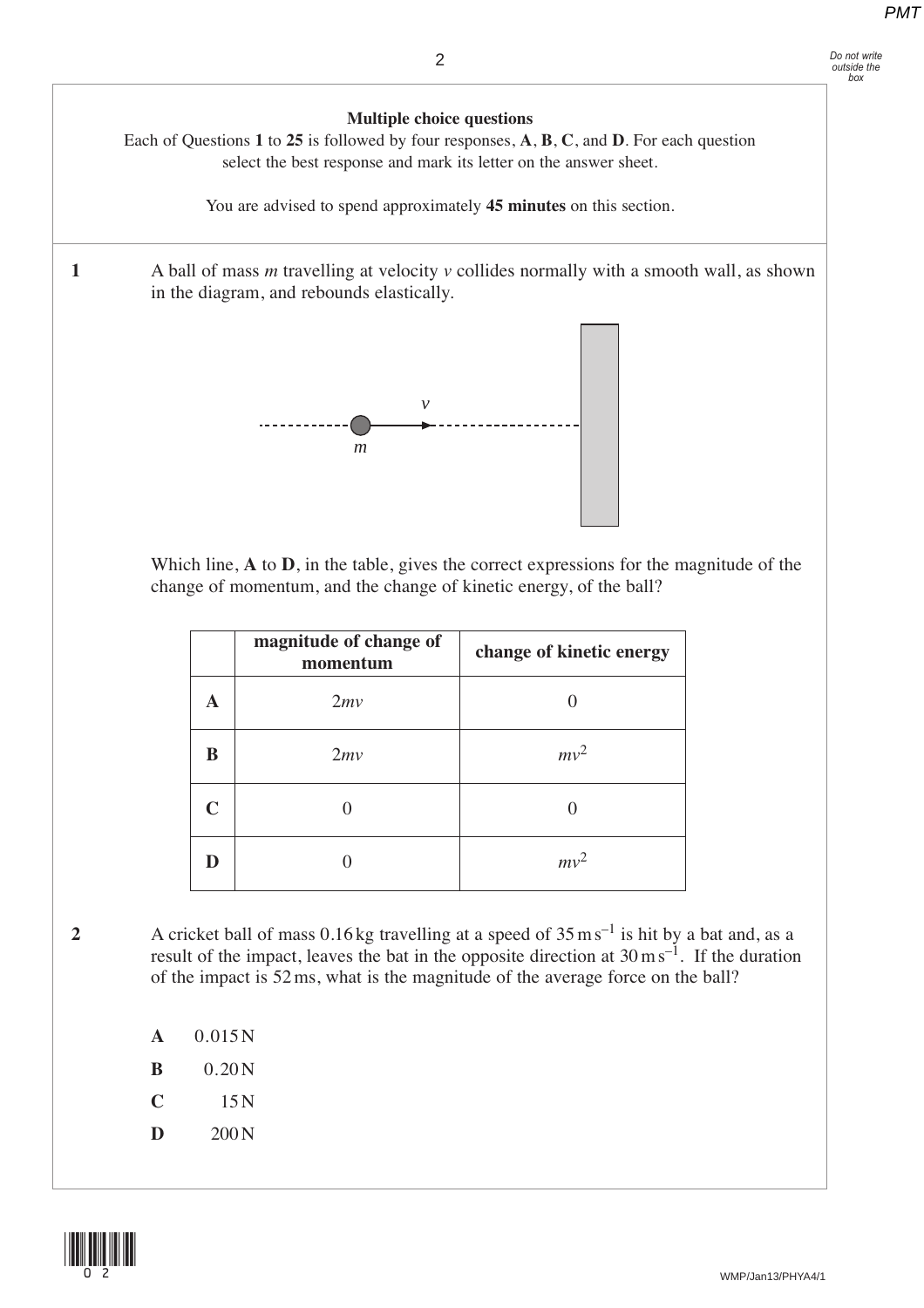#### *Do not write outside the box*

**3** A ball is released so that it falls vertically. The graph shows how the resultant force acting on the ball changes with time.



Which one of the following is represented by the area under the graph?

- **A** distance travelled
- **B** gain in kinetic energy
- **C** acceleration
- **D** impulse

**4** For a particle moving in a circle with uniform speed, which one of the following statements is **incorrect**?

- **A** There is no displacement of the particle in the direction of the force.
- **B** The force on the particle is always perpendicular to the velocity of the particle.
- **C** The velocity of the particle is constant.
- **D** The kinetic energy of the particle is constant.

**5** A revolving mountain top restaurant turns slowly, completing a full rotation in 50 minutes. A man is sitting in the restaurant 15 m from the axis of rotation. What is the speed of the man relative to a stationary point outside the restaurant?

**A** 
$$
\frac{\pi}{100}
$$
 m s<sup>-1</sup>  
\n**B**  $\frac{3\pi}{5}$  m s<sup>-1</sup>  
\n**C**  $\frac{\pi}{200}$  m s<sup>-1</sup>  
\n**D**  $\frac{\pi}{1500}$  m s<sup>-1</sup>

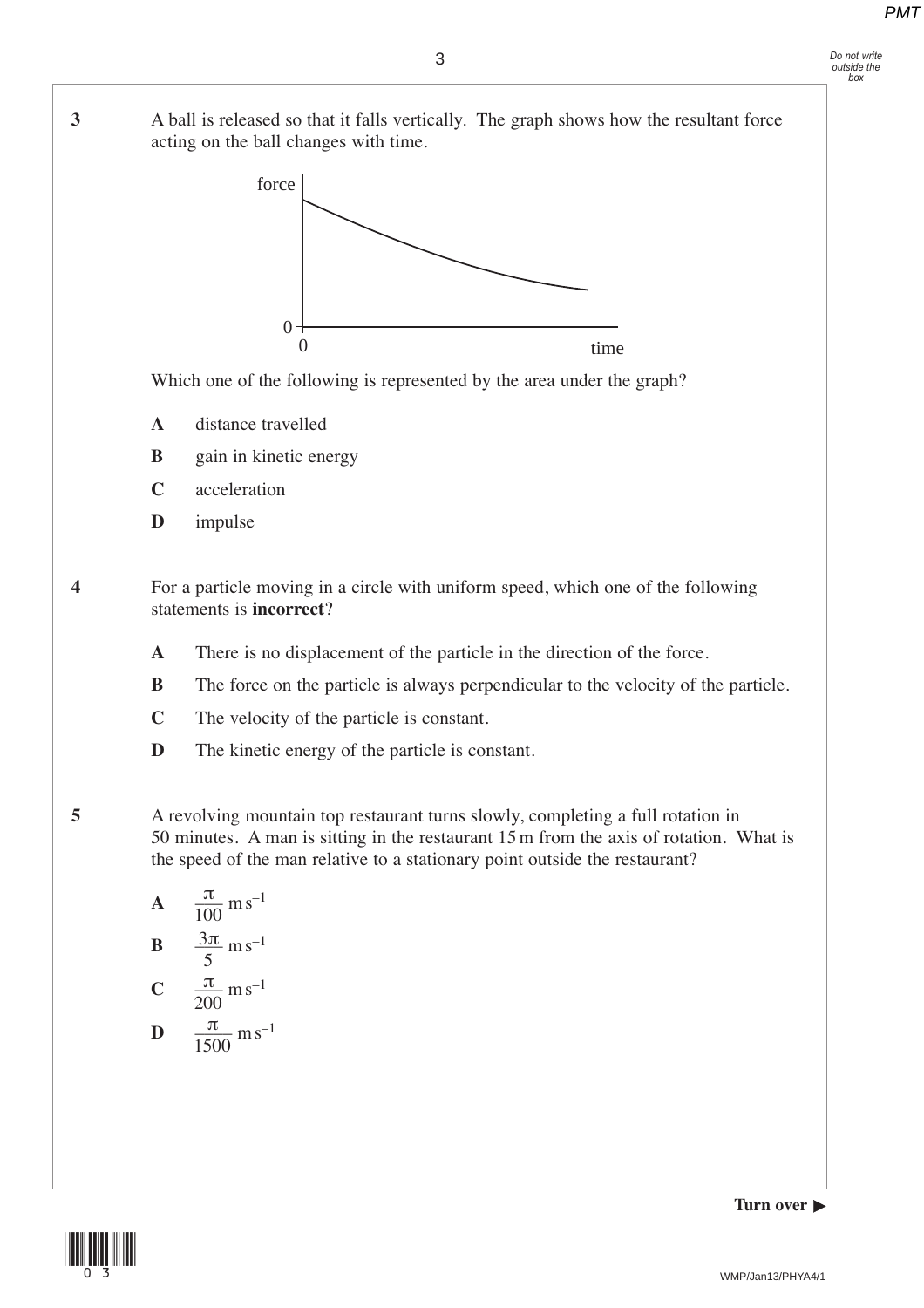6 **A** particle of mass  $0.20 \text{ kg}$  moves with simple harmonic motion of amplitude  $2.0 \times 10^{-2} \text{ m}$ . If the total energy of the particle is  $4.0 \times 10^{-5}$  J, what is the time period of the motion?

- **A**  $\frac{\pi}{4}$  seconds  $\mathbf{B} = \frac{\pi}{2}$  seconds **C** π seconds 4 2
	- **D**  $2π$  seconds

**7** The graph shows the variation in displacement with time for an object moving with simple harmonic motion.



What is the maximum acceleration of the object?

- $A = 0.025$  m s<sup>-2</sup>
- **B**  $0.99 \text{ m s}^{-2}$
- **C**  $2.5 \text{ m s}^{-2}$
- **D** 9.8 m s<sup>-2</sup>
- 
- **8** A simple pendulum and a mass-spring system are taken to the Moon, where the gravitational field strength is less than on Earth. Which line, **A** to **D**, in the table correctly describes the change, if any, in the period when compared with its value on Earth?

|   | period of pendulum | period of mass-spring system |
|---|--------------------|------------------------------|
|   | increase           | no change                    |
| B | increase           | increase                     |
| C | no change          | decrease                     |
| D | decrease           | decrease                     |

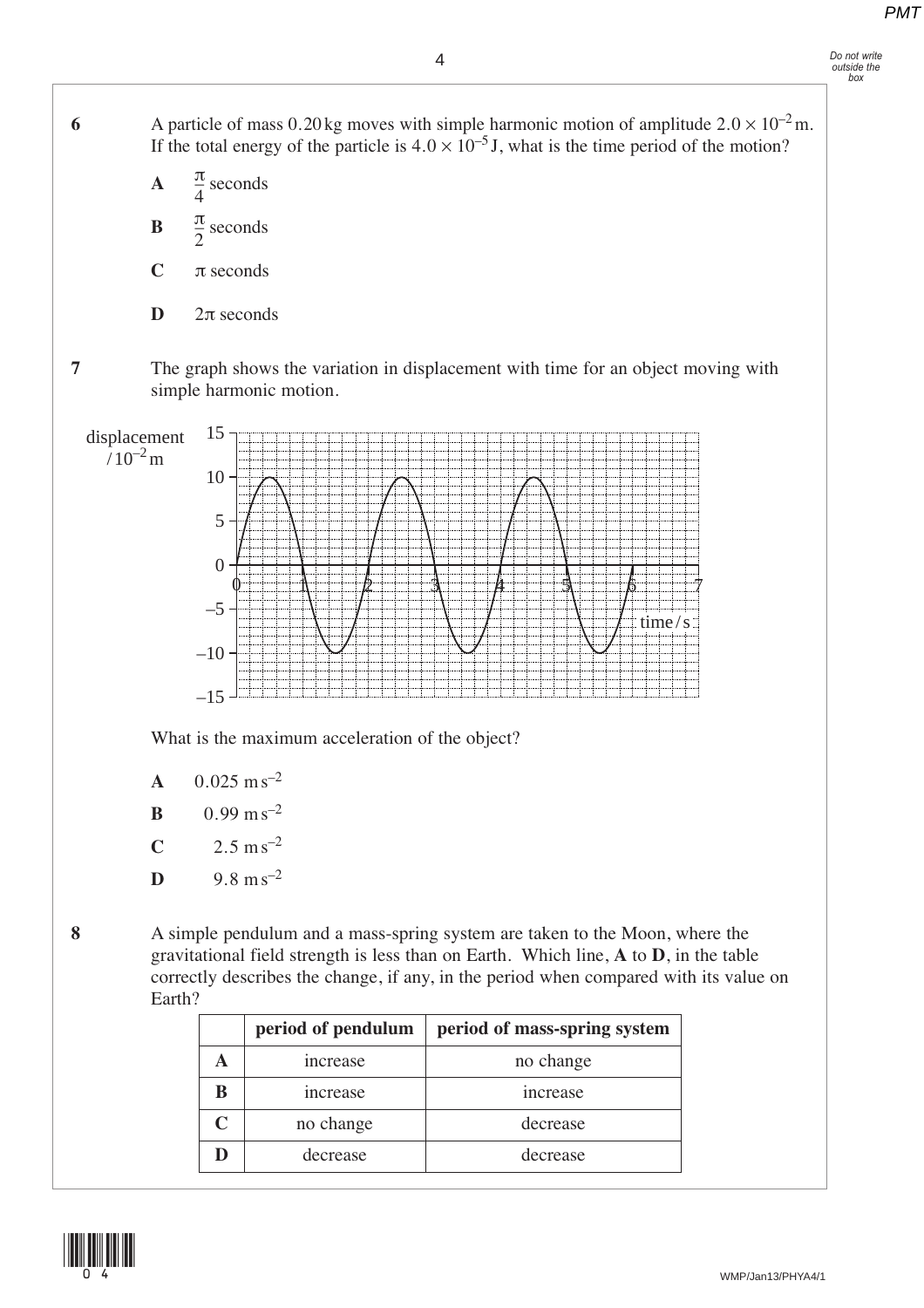**9** Two pendulums, P and Q, are set up alongside each other. The period of P is 1.90 s and the period of Q is 1.95 s.

> How many oscillations are made by pendulum Q between two consecutive instants when P and Q move in phase with each other?

- **A** 19
- **B** 38
- **C** 39
- **D** 78

**10** A small mass is situated at a point on a line joining two large masses *<sup>m</sup>*<sup>1</sup> and *<sup>m</sup>*<sup>2</sup> such that it experiences no resultant gravitational force. Its distance from the centre of mass of  $m_1$  is  $r_1$  and its distance from the centre of mass of  $m_2$  is  $r_2$ .

> What is the value of the ratio  $\frac{r_1}{r_2}$ ? *r*2



 $C \qquad \sqrt{\frac{m_1}{m_2}}$ *m*2

$$
\mathbf{D} \qquad \sqrt{\frac{m_2}{m_1}}
$$

**11** Which one of the following gives a correct unit for  $\left(\frac{g^2}{G}\right)$ ? *G*

- $A$   $Nm^{-2}$
- $\mathbf{B}$  Nkg<sup>-1</sup>
- **C** Nm
- **D** N

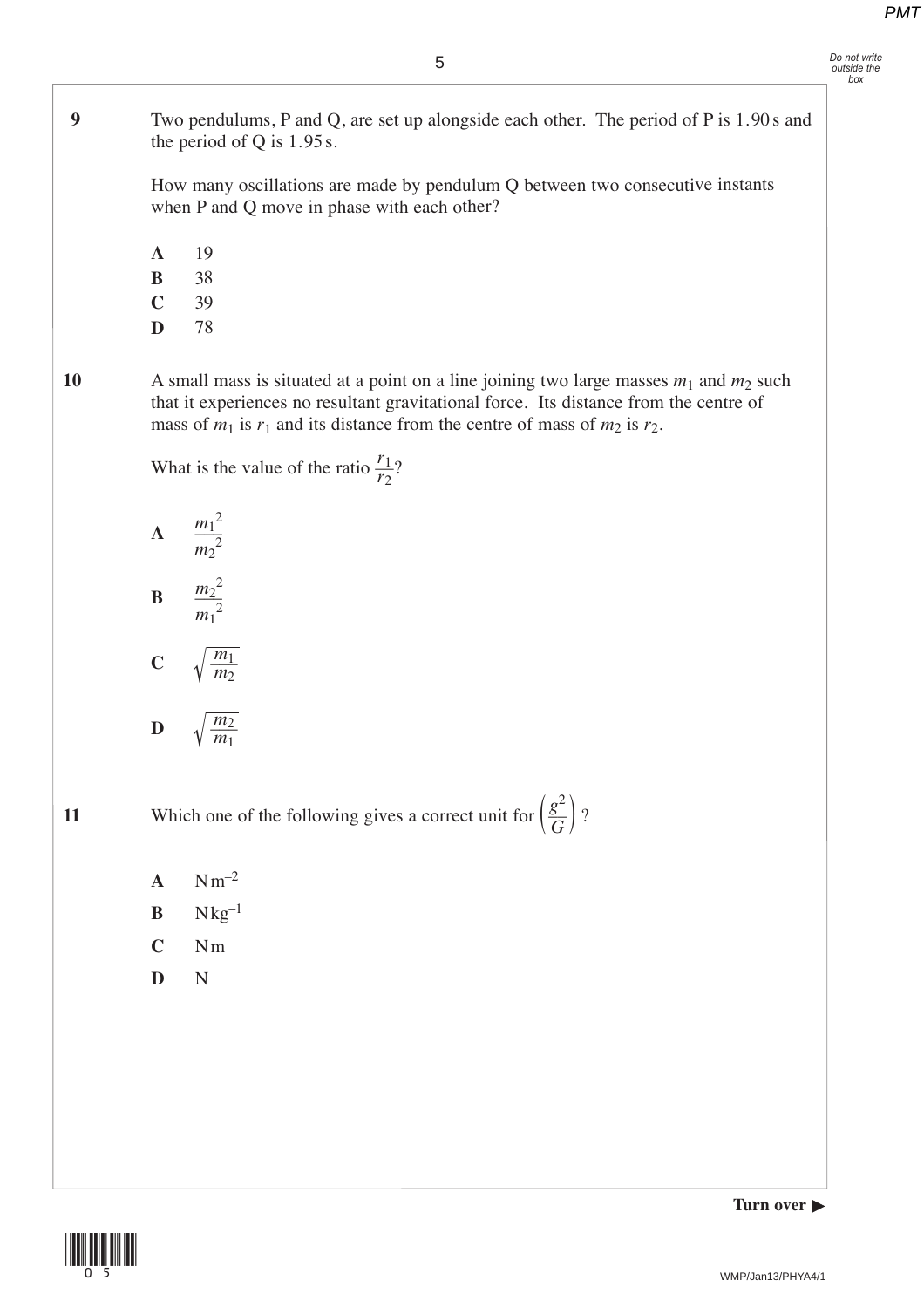# *Do not write outside the box*

6

**12** The gravitational field strength at the surface of the Earth is 6 times its value at the surface of the Moon. The mean density of the Moon is 0.6 times the mean density of the Earth.

What is the value of the ratio  $\left(\frac{\text{radius of Earth}}{\text{if } \text{in } \text{in } M}\right)$ ?  $\left(\frac{\text{radius of Moon}}{\text{$ }}\right)

> **A** 1.8 **B** 3.6

> **C** 6.0

**D** 10

**13** The diagram shows two points, P and Q, at distances *r* and 2*r* from the centre of a planet.



The gravitational potential at P is  $-16 \text{ kJ kg}^{-1}$ . What is the work done on a 10 kg mass when it is taken from P to Q?

 $A = -120 kJ$  $B - 80 kJ$  $C + 80 kJ$  $\mathbf{D}$  + 120 kJ

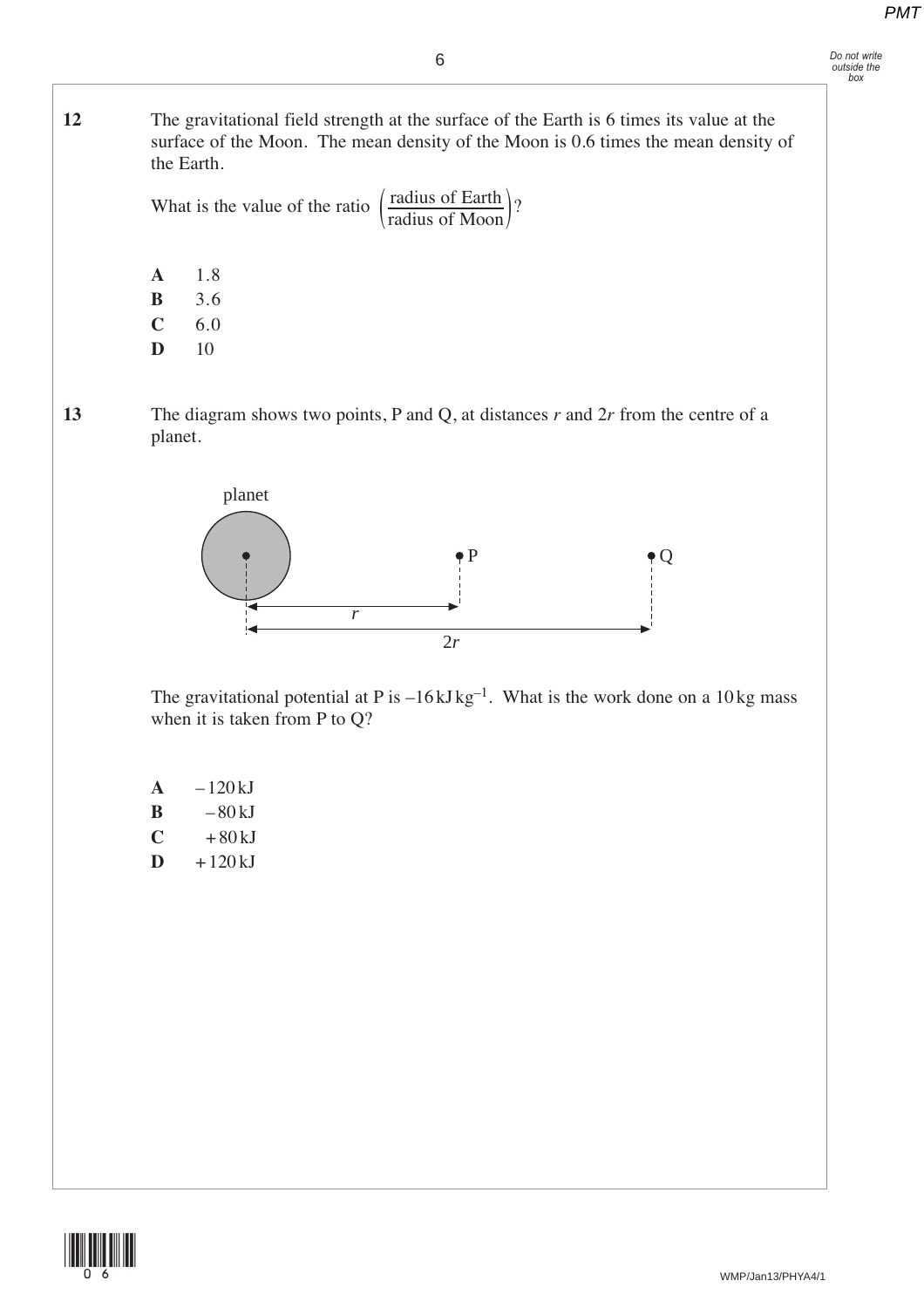**14** A small sphere, of mass *m* and carrying a charge *Q*, is suspended from a thread and placed in a uniform horizontal electric field of strength *E*. When the sphere comes to rest the thread makes an angle  $\theta$  with the vertical and the tension in it is *T*, as shown in the diagram. *W* is the weight of the sphere and  $F$  is the electric force acting on it.



Under these conditions, which one of the following equations is **incorrect**?

- **A**  $T \sin \theta = EQ$
- **B**  $T = mg\cos\theta + EQ\sin\theta$

$$
C \tT^2 = (EQ)^2 + (mg)^2
$$

$$
D \qquad mg = EQ \tan \theta
$$

**15** When a charge moves between two points in an electric field, or a mass moves between two points in a gravitational field, energy may be transferred. Which one of the following statements is correct?

- **A** No energy is transferred when the movement is parallel to the direction of the field.
- **B** The energy transferred is independent of the path followed.
- **C** The energy transferred is independent of the start and finish points.
- **D** Energy is transferred when the movement is perpendicular to the field lines.



**Turn over**  $\blacktriangleright$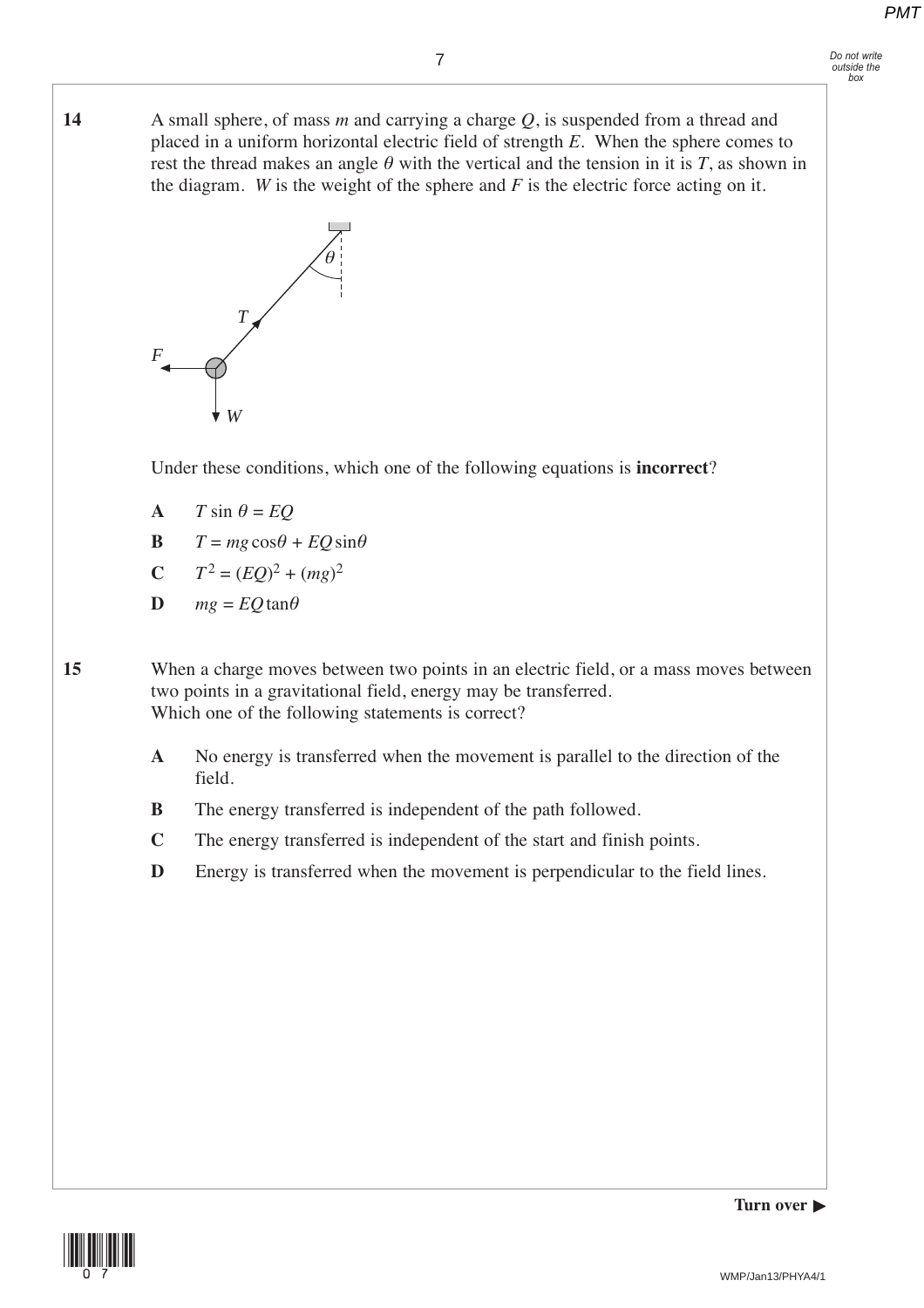# *Do not write outside the box*

**16** A beam of electrons, moving with a constant velocity *v* in a vacuum, enters a uniform electric field between two metal plates.



Which line, **A** to **D**, in the table describes the components of the acceleration of the electrons in the *x* and *y* directions as they move through the field?

|                   | acceleration in x direction | acceleration in y direction |
|-------------------|-----------------------------|-----------------------------|
|                   | zero                        | zero                        |
| R                 | zero                        | constant                    |
| $\mathsf{\Gamma}$ | constant                    | zero                        |
|                   | constant                    | constant                    |

**17** Two charges, each of + 0.8 nC, are 40 mm apart. Point P is  $40 \text{ mm}$  from each of the charges.



What is the electric potential at P?

| А | zero |
|---|------|
|   |      |

- **B** 180 V
- **C** 360 V
- **D** 4500 V

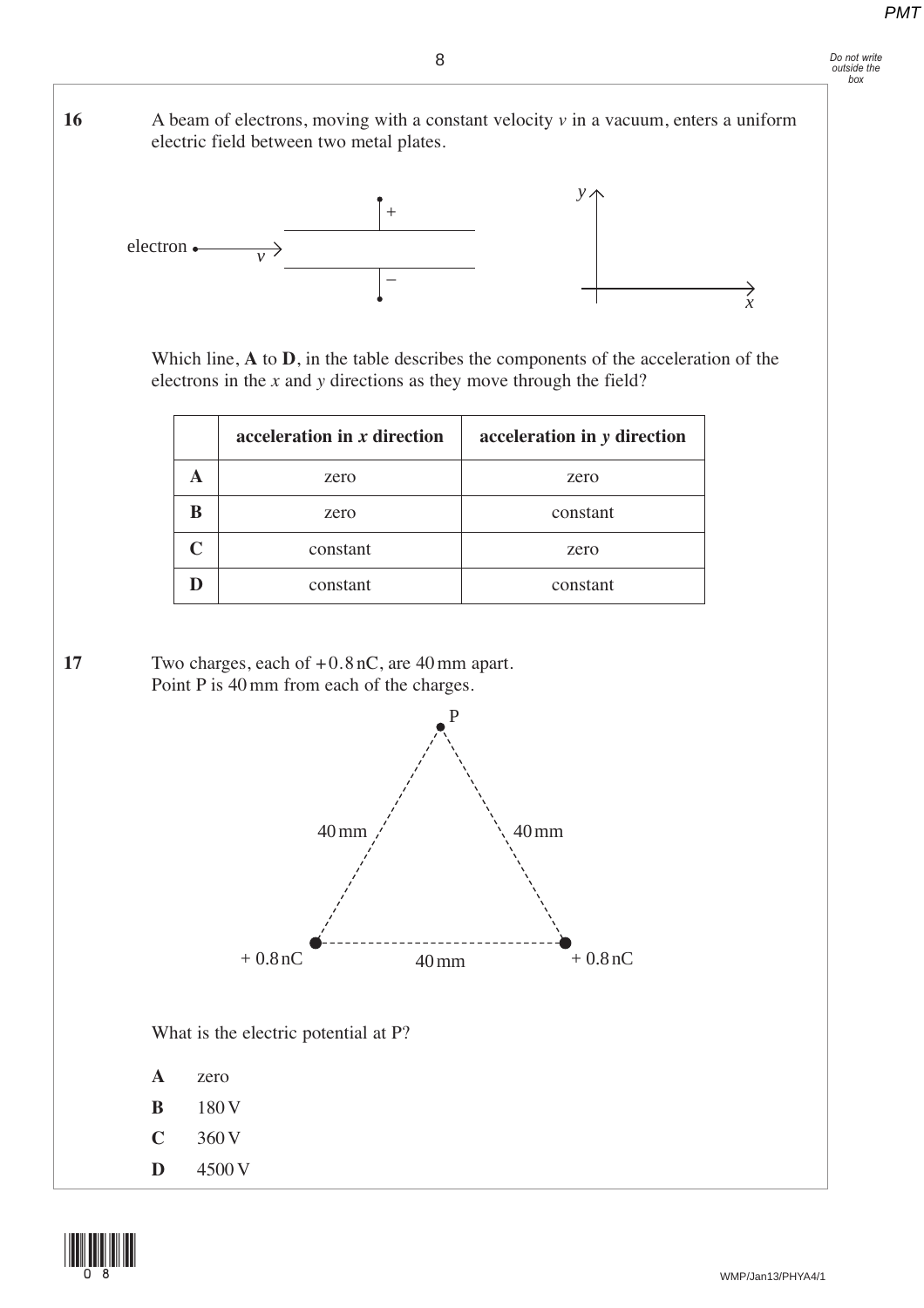**18** An initially uncharged capacitor of capacitance 20 μF is charged by a constant current of 80 μA. Which line, **A** to **D**, in the table gives the potential difference across, and the energy stored in, the capacitor after 50 s?

| potential difference/V | energy stored/J      |
|------------------------|----------------------|
| $4.0 \times 10^{-3}$   | $2.0 \times 10^{-3}$ |
| $4.0 \times 10^{-3}$   | $4.0 \times 10^{-1}$ |
| $2.0 \times 10^{2}$    | $2.0 \times 10^{-3}$ |
| $2.0 \times 10^{2}$    | $4.0 \times 10^{-1}$ |

**19** Which one of the following statements about a parallel plate capacitor is **incorrect**?

- **A** The capacitance of the capacitor is the amount of charge stored by the capacitor when the pd across the plates is 1 V.
- **B** A uniform electric field exists between the plates of the capacitor.
- **C** The charge stored on the capacitor is inversely proportional to the pd across the plates.
- **D** The energy stored when the capacitor is fully charged is proportional to the square of the pd across the plates.

## **Turn over for the next question**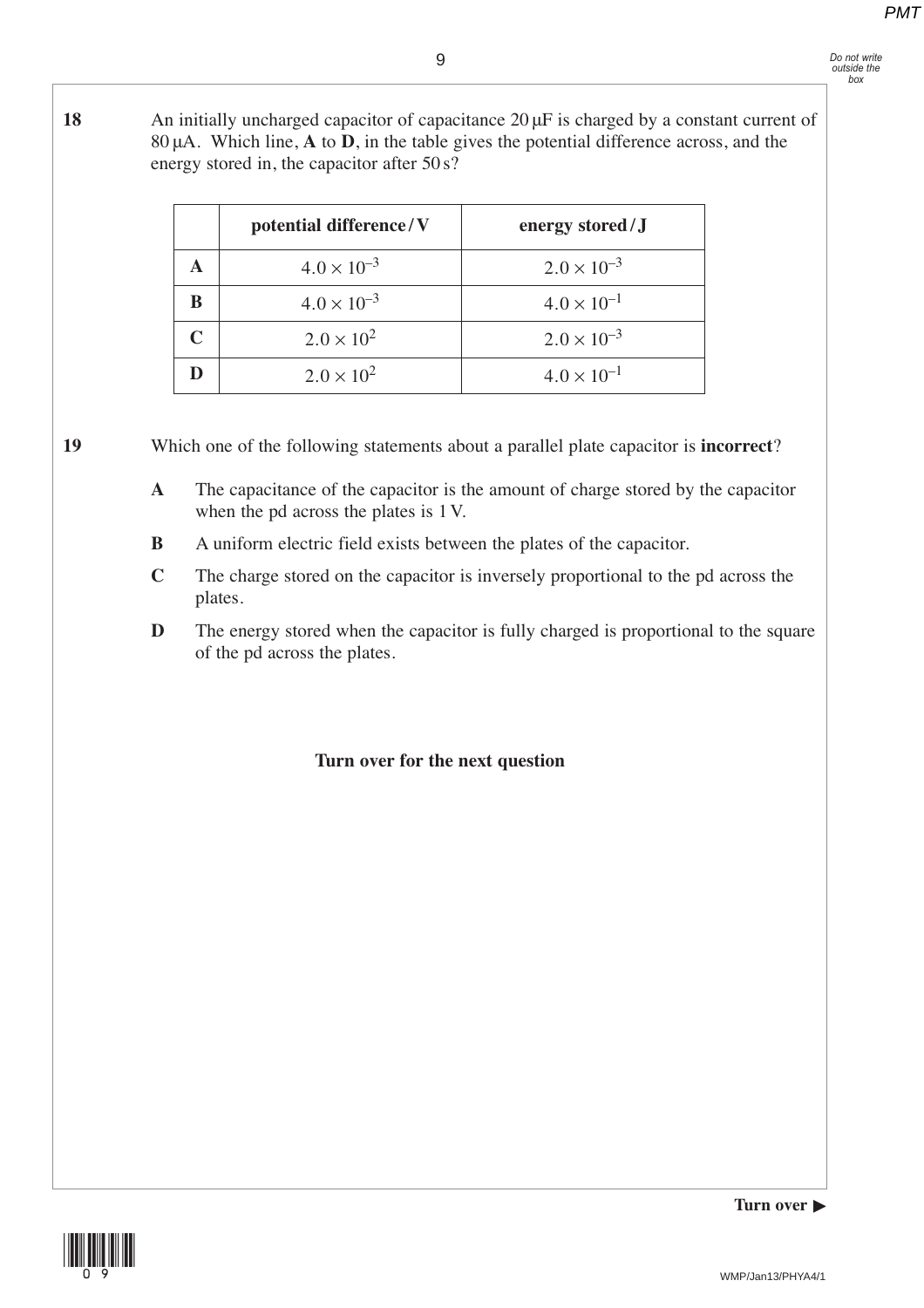#### *Do not write outside the box*

**20** A horizontal straight wire of length 40 mm is in an east-west direction as shown in the diagram. A uniform magnetic field of flux density 50 mT is directed downwards into the plane of the diagram.



When a current of 5.0 A passes through the wire from west to east, a horizontal force acts on the wire. Which line, **A** to **D**, in the table gives the magnitude and direction of this force?

|   | magnitude/mN | direction |
|---|--------------|-----------|
| A | 2.0          | north     |
| B | 10.0         | north     |
| C | 2.0          | south     |
|   | 10.0         | south     |

**21** Which line, **A** to **D**, in the table correctly describes the trajectory of charged particles which enter separately, at right angles, a uniform electric field, and a uniform magnetic field?

|             | uniform electric field | uniform magnetic field |
|-------------|------------------------|------------------------|
| A           | parabolic              | circular               |
| B           | circular               | parabolic              |
| $\mathbf C$ | circular               | circular               |
| D           | parabolic              | parabolic              |

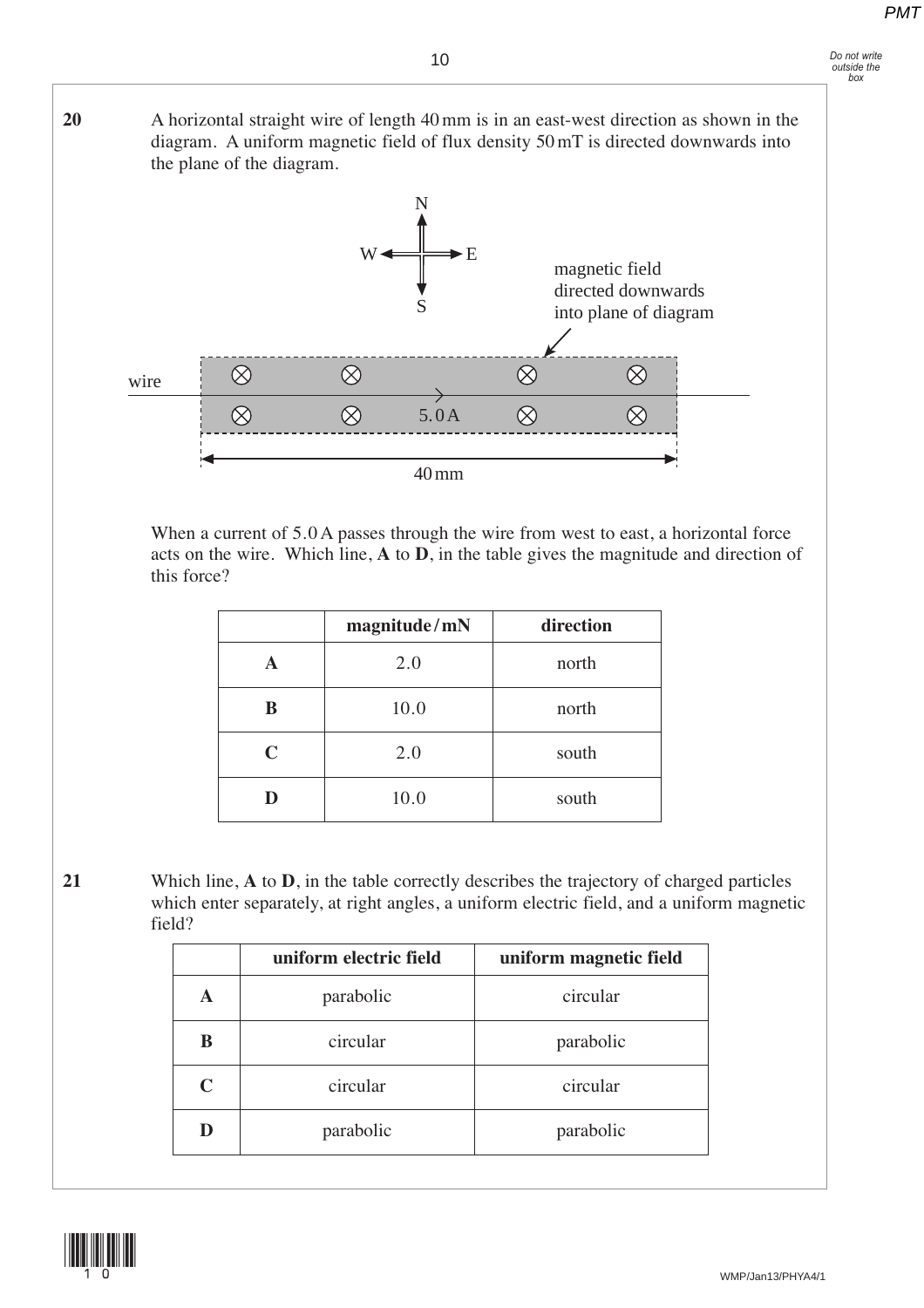*Do not write outside the box*



Which line, **A** to **D**, in the table gives the peak value  $\varepsilon_0$  and the frequency *f* of the induced emf?

|             | $\varepsilon_0/V$ | f/Hz |
|-------------|-------------------|------|
| A           | 10                | 50   |
| B           | 10                | 100  |
| $\mathbf C$ | 20                | 50   |
| D           | 20                | 100  |

23 The magnetic flux through a coil of 5 turns changes uniformly from  $15 \times 10^{-3}$  Wb to  $7.0 \times 10^{-3}$  Wb in 0.50 s. What is the magnitude of the emf induced in the coil due to this change in flux?

- **A** 14 mV
- **B** 16 mV
- **C** 30 mV
- **D** 80 mV



**Turn over**  $\blacktriangleright$